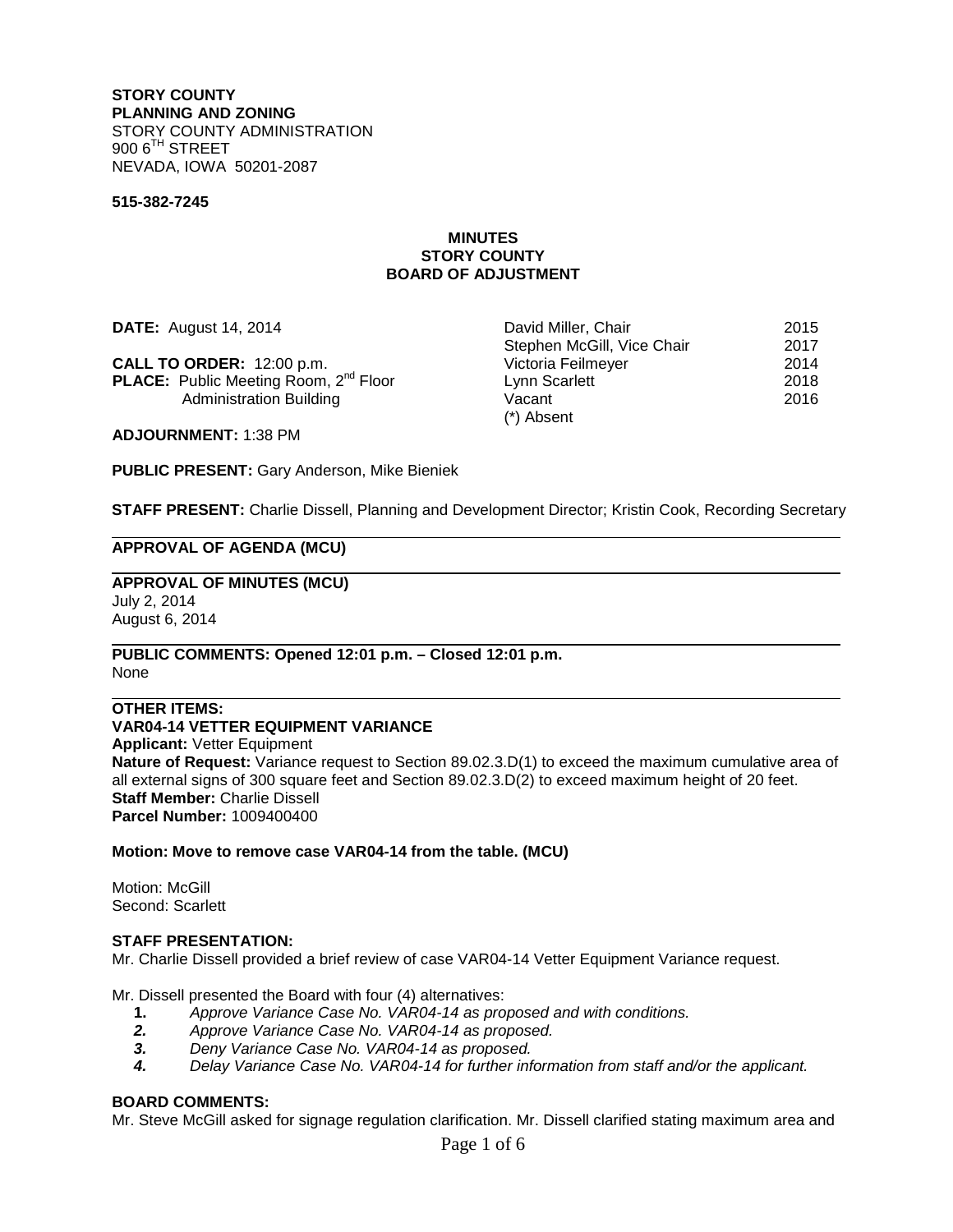height allowed.

Mr. David Miller asked for clarification regarding content and how it is regulated. Mr. Dissell stated that the regulations do not regulate sign content. Mr. Dissell went on to explain that sign size and height are regulated.

## **APPLICANT COMMENTS:**

## **Mr. Gary Anderson; Vetter Equipment Store Manager**

Mr. Anderson provided Board members with vendor signage requirements. Mr. Anderson went on to explain that Vetter must comply with vendor requirements to stay compliant with their contracts.

Mr. Anderson about why the site is 5-6' below highway grade. Mr. Anderson also stated that Case IH has lowered their signage requirement to 25 ft² to attempt to become compliant.

Mr. Anderson gave an overview of proposed signage.

Mr. Anderson provided Board members with steps taken to lower the total square footage of the proposed sign. Mr. Anderson also provided Board members with possible options that had been researched. Mr. Anderson stated concerns with placing a berm on the property. Mr. Anderson stated that the sign could not have lower panels removed stating that the sign would not look complete.

Mr. Miller stated that the letter from Steele did not state that a sign could not be wall mounted. Mr. Anderson stated that two companies do allow for this, but Case IH does not want to place extra holes in the building for mounting purposes. Mr. Anderson also stated that wall-mounted signage could be a distraction to drivers.

Ms. Victoria Feilmeyer asked for clarification regarding the fact that the applicant thinks the signage is required to be pole mounted. Mr. Anderson stated that additional mounting holes to the building could produce leaking as well as possible distraction to drivers. Mr. Anderson stated that the Steele does not require a pole mounted system.

Ms. Lynn Scarlett asked for clarification regarding highway grade and visibility. Mr. Anderson stated that the site is current 5-6' below highway grade, which would make the signage most visible to the westbound highway lanes.

## **FINDINGS OF FACT**

## *MOTION:* **Move to adopt the Findings of Fact in the Staff Report prepared for and presented to the Story County Zoning Board of Adjustment.**

## *VOTE: (McGill/Feilmeyer) (4-0)*

Motion: McGill Second: Feilmeyer Voting Aye: McGill, Miller, Scarlett, Feilmeyer Voting Nay: None Not Voting: None Absent: None

## **DECISION**

*MOTION:* **Move to adopt the Decision regarding the development criteria in the Staff Report***,* **prepared for and presented to the Story County Zoning Board of Adjustment.**

*VOTE: (McGill/Scarlett) (4-0)* 

Motion: McGill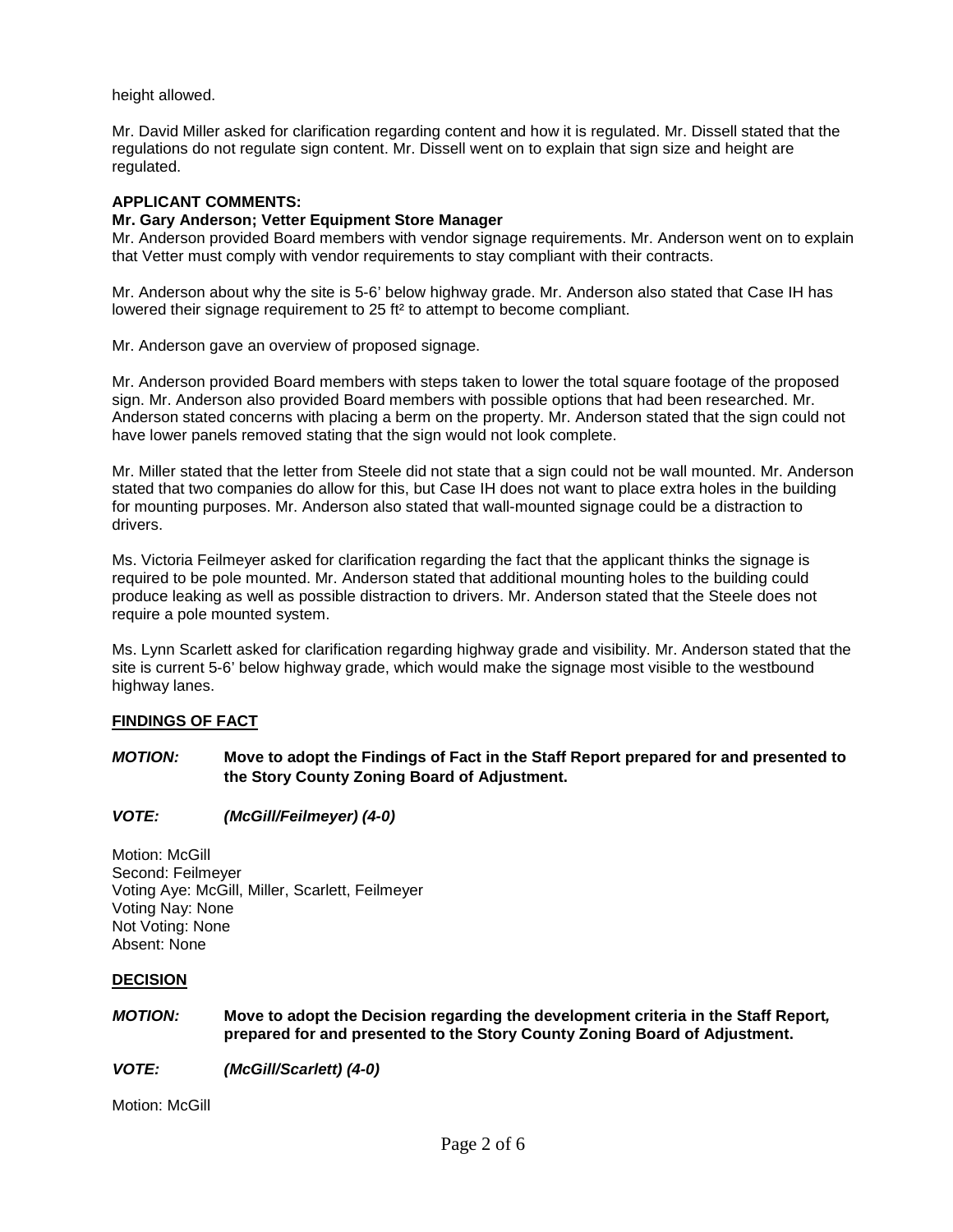Second: Scarlett Voting Aye: Feilmeyer, McGill, Miller, Scarlett Voting Nay: None Not Voting: None Absent: None

## **ORDER**

*MOTION:* **Move to approve the request as proposed by the applicant in Case No. VAR04-14, as discussed by the Board of Adjustment in the Staff Report prepared for and presented to the Story County Board of Adjustment finding that all Standards for Approval have been satisfied.**

## **VOTE:** *(Scarlett/McGill) (1-3)*

Motion: Scarlett Second: McGill Voting Aye: Scarlett Voting Nay: McGill, Feilmeyer, Miller Not Voting: None Absent: None

WHEREFORE, it is ordered that the application for a Variance (Case Number VAR04-14) by Vetter Equipment for a variance request to Section 89.02.3.D(1) of the Story County Code of Ordinances to exceed the maximum cumulative area of all external signs of 300 square feet and Section 89.02.3.D(2) of the Story County Code of Ordinances to exceed maximum height of 20 feet for property described as the Southeast Quarter of the Southeast Quarter, excluding highway, of Section 9, Grant Township (Township 83 North, Range 23 West) of the 5th P.M., Story County Iowa (Parcel identification number 10-09-400-400) is hereby denied as evidenced by the Board's findings that all Legal Principles have not been met as required by the Code of Ordinances of Story County, Iowa.

## **NEW BUSINESS:**

## **CUP08-14 BIENIEK (VERIZON WIRELESS) CONDITIONAL USE PERMIT**

**Applicant:** Michael Bieniek **Nature of Request:** Conditional Use Permit to construct a wireless telecommunications facility and equipment shelter **Staff Member:** Charlie Dissell **Parcel Number:** 0529300410

## **STAFF PRESENTATION:**

Mr. Charlie Dissell reviewed the proposed Conditional Use Permit as submitted. Mr. Dissell reviewed the proposed location and current zoning.

Mr. Dissell reviewed the standards of approval and the dates legal notifications were published.

Mr. Dissell reviewed the Planning and Zoning Commission motion as follows:

*Motion: The Story County Planning and Zoning Commission recommend approval of the Conditional Use Permit, as put forth in case CUP08-14, to the Story County Board of Adjustment. (MCU)*

*Motion: Donaldson Second: Wendt Voting Aye: Smith, Miller, Wendt, Couser, Donaldson Voting Nay: None Not Voting: None Absent: Struthers, Steele*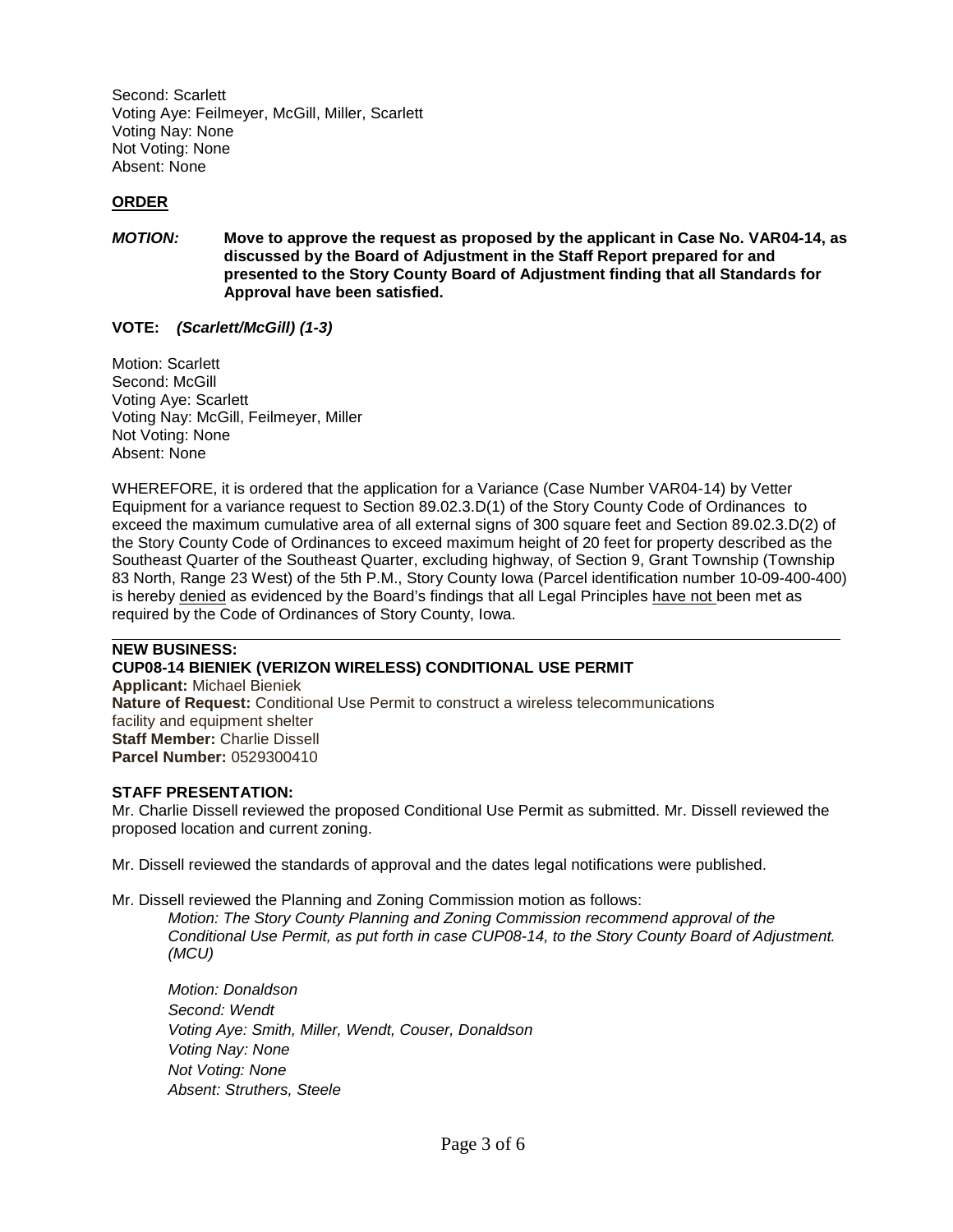Mr. Dissell presented the Board with four (4) alternatives:

- 1. Approve Minor Modification Case No. CUP03-89.2 as proposed.
- 2. Deny Minor Modification Case No. CUP03-89.2 as proposed.
- 3. Remand Minor Modification Case No. CUP03-89.2 as proposed back to staff and the applicant for further review.

## **BOARD COMMENTS:**

Mr. Miller asked for clarification regarding decommissioning. Mr. Dissell cited regulations regarding such. Mr. Miller also asked for clarification regarding the proposed site location and the fringe area regulations. Mr. Dissell reviewed City of Ames comments and regulations regarding such. Mr. Dissell explained that the Ames Urban Fringe Plan falls within the Story County Development Plan.

## **APPLICANT COMMENTS:**

#### **Mike Bieniek**

Mr. Bieniek gave a short overview of the proposed Conditional Use Permit as well as addressing possible concerns also stating that the tower is intended to be a co-location facility. Mr. Bieniek also explained that cell towers work in conjunction with each other.

Mr. Bieniek stated that the project is ready to begin upon approval. Mr. Bieniek also stated that the installation will be routine and have updated fencing plans from chain-link to wooden.

## **FINDINGS OF FACT**

## *MOTION:* **Move to adopt the Findings of Fact in the Staff Report prepared for and presented to the Story County Zoning Board of Adjustment.**

## *VOTE: (McGill/Scarlett) (4-0)*

Motion: McGill Second: Scarlett Voting Aye: McGill, Miller, Scarlett, Feilmeyer Voting Nay: None Not Voting: None Absent: None

#### **DECISION**

*MOTION:* **Move to adopt the Decision regarding the development criteria in the Staff Report***,* **prepared for and presented to the Story County Zoning Board of Adjustment.**

## *VOTE: (McGill/Scarlett) (4-0)*

Motion: McGill Second: Scarlett Voting Aye: Feilmeyer, McGill, Miller, Scarlett Voting Nay: None Not Voting: None Absent: None

## **ORDER**

**MOTION:****Move to approve the request as proposed by the applicant in Case No. CUP08-14, as discussed by the Board of Adjustment in the Staff Report prepared for and presented to the Story County Board of Adjustment finding that all Standards for Approval have been satisfied.**

**VOTE:** *(McGill/Scarlett) (4-0)*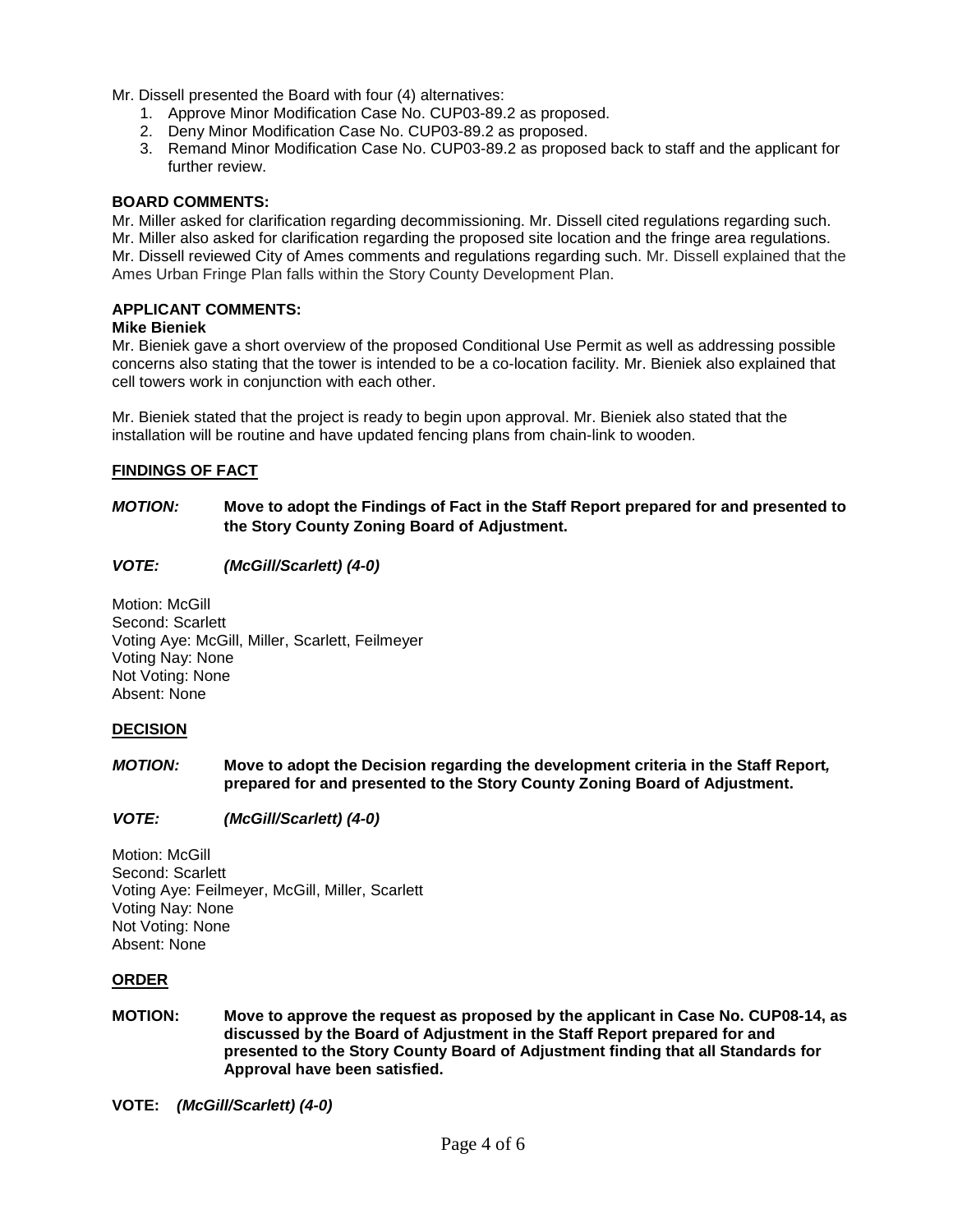Motion: McGill Second: Scarlett Voting Aye: Scarlett, Feilmeyer, McGill, Miller Voting Nay: None Not Voting: None Absent: None

WHEREFORE, it is ordered that the application of Michael Bieniek, AICP, of Lora, Chanthadouangsy & Castellanos, LLC for a Conditional Use Permit for a "Communications Tower and Facility" in the A-1, Agricultural Zoning District, located on Parcel "E" of the Plat of Survey of part of the Southeast Quarter (SE ¼) of the Southwest Quarter (SW ¼) of Section Twenty-nine (29), Township Eighty-four (84) North, Range Twenty-four (24) West of the 5th P.M., Story County, Iowa, filed in the office of the Recorder of Story County, Iowa, on June 8, 1998, in Certificate & Field Notes Book 15, pages 179 and 180, Instrument No. 98-07585 is hereby approved as evidenced by the Board's findings that all standards of approval have been satisfied.

#### \_\_\_\_\_\_\_\_\_\_\_\_\_\_\_\_\_\_\_\_\_\_\_\_\_\_\_\_\_\_\_\_\_\_\_\_\_\_\_\_\_\_\_\_\_\_\_\_\_\_\_\_\_\_\_\_\_\_\_\_\_\_\_\_\_\_\_\_\_\_\_\_\_\_\_\_\_\_\_\_\_\_\_\_\_ **COMMENTS STAFF**

Mr. Dissell stated that the Board of Supervisors has sought out new Board of Adjustment members. Mr. Dissell also mentioned that additional applicants could be sought out by Board members.

Mr. Dissell also asked Board members to consider conducting meeting earlier in the day as well as the possibility of spacing Board and Commission monthly meetings so that cases could move forward at a quicker rate.

Mr. Dissell reviewed requirements of legal notices being published in local papers asking the Board to consider discontinuing the outdated practice.

Mr. Dissell stated that he would be asking the Board and Commission for updated regulation recommendations.

# **BOARD**

Mr. Miller stated that he encourages staff to pursue the legal notice requirements.

Possible change to meeting times was discussed.

Mr. Miller asked staff to review and explore boundaries where the Director could possibly approve/deny applications such as Conditional Use Permits and Minor modifications.

Ms. Feilmeyer questioned whether there could be an exception process administratively in addition to the variance process.

Mr. McGill asked if there are public education materials that could be shared with the public and realtors. Mr. Dissell stated that summarizing the Code could be difficult. Mr. Dissell went on to explain a handout that the Planning and Development department shares with the public called the Guide to Rural Living. Mr. Dissell stated that he would add this information to the next County Newsletter.

Mr. Miller thanked Board members and staff for conducting this special meeting.

**MOTION: Move to direct staff to prepare a letter to the Story County BoS asking that the Story County Sign Ordinance be reviewed.**

**Motion:** Miller **Second:** McGill

**ADJOURNMENT: 1:38 PM**